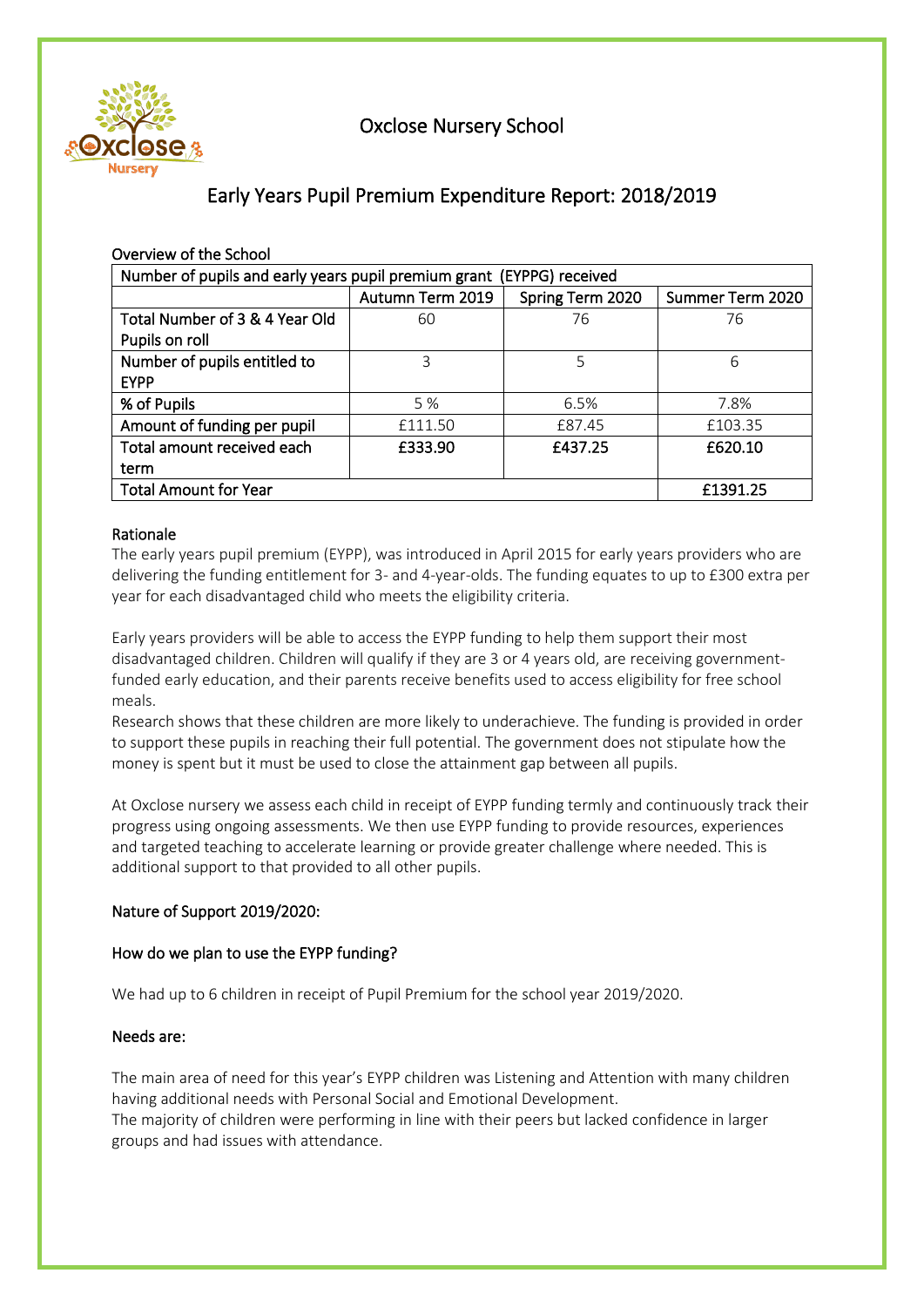| Item/Project                                                                                                                                                                                                               | Cost                                                                                                                                                                                                                                                                   |                                                                                                                                                                                                                                                                                                                                                              | <b>Outcomes</b>                                                                                                                                                                                                                                                                                                                                                                                                   |  |  |
|----------------------------------------------------------------------------------------------------------------------------------------------------------------------------------------------------------------------------|------------------------------------------------------------------------------------------------------------------------------------------------------------------------------------------------------------------------------------------------------------------------|--------------------------------------------------------------------------------------------------------------------------------------------------------------------------------------------------------------------------------------------------------------------------------------------------------------------------------------------------------------|-------------------------------------------------------------------------------------------------------------------------------------------------------------------------------------------------------------------------------------------------------------------------------------------------------------------------------------------------------------------------------------------------------------------|--|--|
|                                                                                                                                                                                                                            |                                                                                                                                                                                                                                                                        | Description<br>of activity                                                                                                                                                                                                                                                                                                                                   |                                                                                                                                                                                                                                                                                                                                                                                                                   |  |  |
|                                                                                                                                                                                                                            |                                                                                                                                                                                                                                                                        |                                                                                                                                                                                                                                                                                                                                                              |                                                                                                                                                                                                                                                                                                                                                                                                                   |  |  |
| BLAST training-<br>Throughout year.                                                                                                                                                                                        | Purchase of BLAST speech and<br>Language training plus training<br>to access BLAST<br>£240                                                                                                                                                                             | All staff trained to deliver<br><b>BLAST</b> intervention<br>programme.<br>This will be used as an<br>intervention to support EYPP<br>children in both PSE and<br>C&L.                                                                                                                                                                                       | <b>Communication &amp; Language.</b><br>Autumn Term:<br>34.7% of all children working at or<br>above expected level of learning.<br><b>Spring Term:</b>                                                                                                                                                                                                                                                           |  |  |
| Speech & Language<br>support worker to<br>support listening and<br>attention and speech<br>and language needs.<br>- Throughout year.                                                                                       | Trained Speech and Language<br>support assistants time £13.65<br>per hour. (30 weeks)<br>and<br>Blast interventions one<br>session (15min) per day for 30<br>weeks<br>$=$ £921.37<br>Time to shine intervention<br>group, one session a week for<br>26 weeks = £177.45 | Children to have weekly<br>support for speech and<br>language. Individual and<br>small group support,<br>carefully planned to meet<br>individual needs. Focus on<br>speech, listening and<br>attention, turn taking and<br>raised self-esteem.<br>An additional session for a<br>small group of children to<br>build confidence and have<br>'Time to Shine'. | 79.6% of all children working at or<br>above expected level of learning.<br><b>Summer Term:</b><br>83.7% of all children working at or<br>above the expected level of<br>learning.<br>Personal, Social & Emotional<br>Development<br><b>Autumn Term:</b><br>36.7% of all children working at or                                                                                                                   |  |  |
| Weekly visits to the<br>community in small<br>groups to develop<br>confidence and<br>speech and<br>language. (Summer<br>term)                                                                                              | Two members of staff's time<br>£13.65 per hour. One session<br>per week, for 5 weeks =<br>£136.50<br>Cost of shopping, bus tickets,<br>café trip = £20.87                                                                                                              | Children taken in small<br>groups on weekly visits with<br>two members of staff.<br>Children are given the<br>opportunity to catch a bus,<br>go shopping to buy<br>ingredients for baking, a trip<br>the park, a trip to the café<br>and order food and drink,<br>and trip to the library.                                                                   | above expected level of learning.<br><b>Spring Term:</b><br>79.6% of all children working at or<br>above expected level of learning.<br><b>Summer Term:</b><br>87.8% of all children working at or<br>above the expected level of<br>learning.                                                                                                                                                                    |  |  |
| Smaller Intervention<br>groups to support<br>Literacy and Maths<br>targets. Maths<br>resources purchased<br>to work with a small<br>group of children<br>with maths<br>intervention group.<br>(Spring and Summer<br>Terms) | Nursery Nurse time twice a<br>week for 30 weeks =£409.50<br>Maths Resources = £75.31                                                                                                                                                                                   | Intervention group with<br>focus on individual literacy<br>and maths targets for all<br>EYPP children to raise<br>achievement and<br>understanding in basic<br>literacy and math skills.                                                                                                                                                                     | Maths Scores:<br>22.4% of all children were working<br>at or above the expected level of<br>learning in Maths on entry in the<br>Autumn term. This had increased to<br>91.8% by the Summer term.<br><b>Literacy Scores:</b><br>14.3% of all children were working<br>at or above the expected level of<br>learning in Literacy on entry in the<br>Autumn term. This had increased to<br>65.3% by the Summer term. |  |  |
| Small group gross<br>motor skills<br>intervention group<br>and individual<br>intervention for one<br>child. (Spring and<br>Summer term)<br><b>Total Spend</b>                                                              | Nursery Nurse time, £13.65 x<br>once a week for 30 weeks =<br>£409.50<br>Cost Gym sessions = £1.25 +<br>Bus $cost = £2$ per child for 30<br>weeks = $£97.50$<br>£2488                                                                                                  | Free gymnastic sessions at<br>Spennymoor leisure centre<br>with qualified Gym<br>instructor for one child.<br>Weekly gross motor skills<br>intervention programme run<br>by nursery nurse.                                                                                                                                                                   | <b>Physical Development</b><br>46.9% of all children were working<br>at or above the expected level of<br>learning on entry in the Autumn<br>term. This had increased to 89.8%<br>by the Summer term.                                                                                                                                                                                                             |  |  |